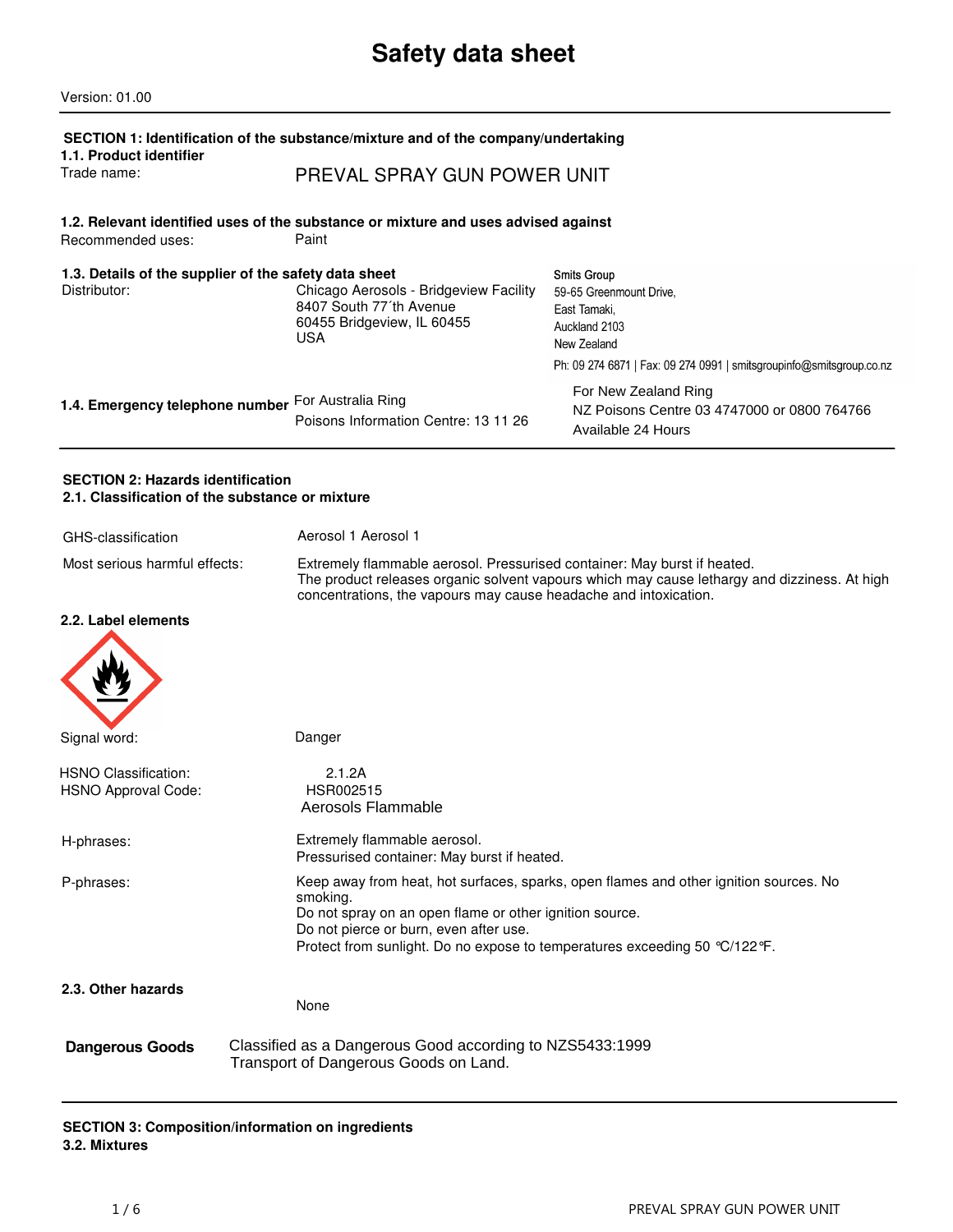| Registration<br>number        | CAS/<br>EC No. | <b>Substance</b>                                                | w/w% | <b>Note</b> |
|-------------------------------|----------------|-----------------------------------------------------------------|------|-------------|
| $\cdot$                       | 115-10-6       | dimethyl ether                                                  | 50   | - 1         |
| $\blacksquare$                | 75-28-5-A      | Isobutane (containing $< 0.1$ %                                 | 28,5 |             |
| $\blacksquare$<br>$\cdot$     | 74-98-6-b      | butadiene)<br>propane                                           | 21,5 |             |
| $\cdot$<br>Other information: |                | Any letters after the CAS number refer to individual data sets. |      |             |

#### **SECTION 4: First aid measures**

| Wash out mouth thoroughly and drink 1-2 glasses of water in small sips. Seek medical advice<br>Ingestion:<br>in case of persistent discomfort.<br>Skin:<br>the skin. On frostbite: rinse with plenty of lukewarm water (max $37^{\circ}$ C). Do not remove clothes<br>until thawed. Seek medical advice.<br>Flush with water (preferably using eye wash equipment) until irritation subsides. Seek medical<br>Eyes<br>advice if symptoms persist.<br>Flush with water until pain ceases. Remove clothing that is not stuck to the skin – seek medical<br>Burns:<br>advice/transport to hospital. If possible, continue flushing until medical attention is obtained.<br>Other information:<br>When obtaining medical advice, show the safety data sheet or label. | Inhalation: | Seek fresh air. Seek medical advice in case of persistent discomfort.                       |
|-------------------------------------------------------------------------------------------------------------------------------------------------------------------------------------------------------------------------------------------------------------------------------------------------------------------------------------------------------------------------------------------------------------------------------------------------------------------------------------------------------------------------------------------------------------------------------------------------------------------------------------------------------------------------------------------------------------------------------------------------------------------|-------------|---------------------------------------------------------------------------------------------|
|                                                                                                                                                                                                                                                                                                                                                                                                                                                                                                                                                                                                                                                                                                                                                                   |             |                                                                                             |
|                                                                                                                                                                                                                                                                                                                                                                                                                                                                                                                                                                                                                                                                                                                                                                   |             | Seek medical advice immediately if symptoms indicate that the gas has been absorbed through |
|                                                                                                                                                                                                                                                                                                                                                                                                                                                                                                                                                                                                                                                                                                                                                                   |             |                                                                                             |
|                                                                                                                                                                                                                                                                                                                                                                                                                                                                                                                                                                                                                                                                                                                                                                   |             |                                                                                             |
|                                                                                                                                                                                                                                                                                                                                                                                                                                                                                                                                                                                                                                                                                                                                                                   |             |                                                                                             |

#### **4.2. Most important symptoms and effects, both acute and delayed**

Direct contact may cause frostbite. The skin becomes numb and white. Pains, reddening and wounds follow. The product releases organic solvent vapours which may cause lethargy and dizziness. At high concentrations, the vapours may cause headache and intoxication.

### **4.3. Indication of any immediate medical attention and special treatment needed**

Treat symptoms. No special immediate treatment required.

| <b>SECTION 5: Firefighting measures</b><br>5.1. Extinguishing media |                                                                                                                                                                                                                                                                               |
|---------------------------------------------------------------------|-------------------------------------------------------------------------------------------------------------------------------------------------------------------------------------------------------------------------------------------------------------------------------|
| Suitable extinguishing media                                        | Extinguish with powder, foam, carbon dioxide or water mist. Use water or water mist to cool<br>non-ignited stock.                                                                                                                                                             |
| Unsuitable extinguishing media                                      | Do not use water stream, as it may spread the fire.                                                                                                                                                                                                                           |
| 5.2. Special hazards arising from the substance or mixture          | CAUTION! Aerosol containers may explode. Heating will cause a rise in pressure in packaging<br>with a risk of bursting. Can generate harmful flue gases containing carbon monoxide in the<br>event of fire. Explosive mixtures may form with air when heated/exposed to fire. |
| 5.3. Advice for firefighters                                        | If there is a risk of exposure to vapour and flue gases, a self-contained breathing apparatus<br>must be worn.<br>HazChem Code: 2T (White T on black background)                                                                                                              |

# **SECTION 6: Accidental release measures**

| For non-emergency personnel:                              | 6.1. Personal precautions, protective equipment and emergency procedures<br>Provide adequate ventilation. Smoking and naked flames prohibited. Wear gloves. |
|-----------------------------------------------------------|-------------------------------------------------------------------------------------------------------------------------------------------------------------|
| For emergency responders:                                 | In addition to the above: Normal protective clothing is recommended.                                                                                        |
| 6.2. Environmental precautions                            |                                                                                                                                                             |
|                                                           | Avoid unnecessary release to the environment.                                                                                                               |
| 6.3. Methods and material for containment and cleaning up |                                                                                                                                                             |
|                                                           | Provide good ventilation.                                                                                                                                   |
| 6.4. Reference to other sections                          |                                                                                                                                                             |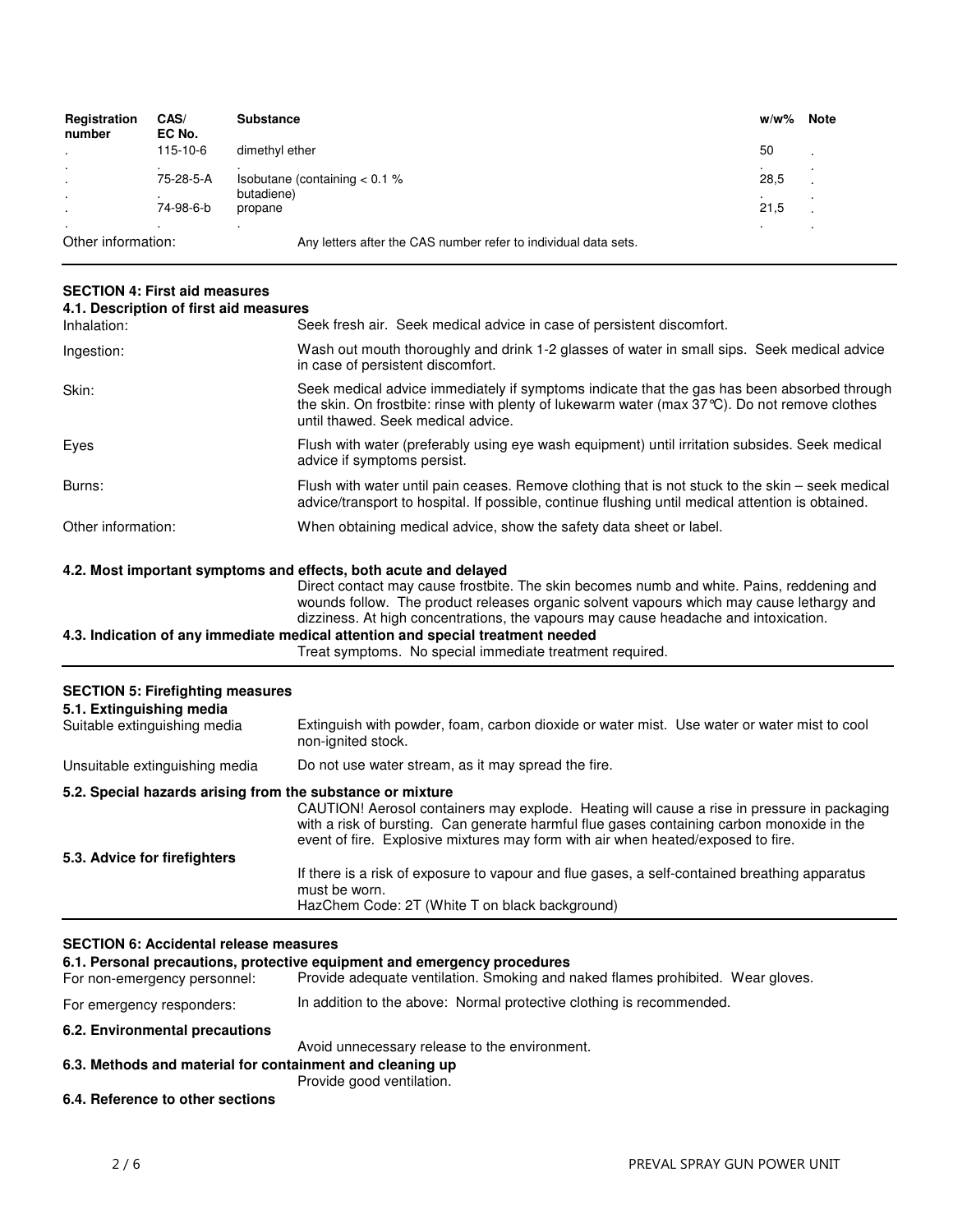|                                                                   | See section 8 for type of protective equipment. See section 13 for instructions on disposal.                                                                                 |
|-------------------------------------------------------------------|------------------------------------------------------------------------------------------------------------------------------------------------------------------------------|
| <b>SECTION 7: Handling and storage</b>                            |                                                                                                                                                                              |
| 7.1. Precautions for safe handling                                |                                                                                                                                                                              |
|                                                                   | Running water and eye wash equipment should be available. The product should be used<br>under well-ventilated conditions and preferably under process ventilation.           |
| 7.2. Conditions for safe storage, including any incompatibilities |                                                                                                                                                                              |
|                                                                   | Store safely, out of reach of children and away from food, animal feeding stuffs, medicines, etc.<br>Do not expose to heat (e.g. sunlight). Store in a well-ventilated area. |
| 7.3. Specific end use(s)                                          |                                                                                                                                                                              |
|                                                                   | None.                                                                                                                                                                        |
|                                                                   |                                                                                                                                                                              |

#### **SECTION 8: Exposure controls/personal protection**

#### **8.1. Control parameters**

Occupational exposure limits:

| Ingredient:                                               |                                                         | Exposure limit                                                                               | Comments |
|-----------------------------------------------------------|---------------------------------------------------------|----------------------------------------------------------------------------------------------|----------|
| dimethyl ether                                            |                                                         | TWA 400 ppm, 760 mg/m3                                                                       |          |
|                                                           |                                                         | STEL 500 ppm, 950 mg/m3                                                                      |          |
| Legal basis:                                              |                                                         | Workplace exposure standards for airborne contaminants. (date of effect: 18 April 2013)      |          |
| Measuring methods:                                        | hygiene measurements.                                   | Compliance with the stated occupational exposure limits may be checked by occupational       |          |
| 8.2. Exposure controls                                    |                                                         |                                                                                              |          |
| Appropriate engineering controls:                         | Wear the personal protective equipment specified below. |                                                                                              |          |
| Personal protective equipment,<br>eye/face protection:    | Not required.                                           |                                                                                              |          |
| Personal protective equipment,<br>skin protection:        | Plastic or rubber gloves recommended.                   |                                                                                              |          |
| Personal protective equipment,<br>respiratory protection: |                                                         | In case of insufficient ventilation, wear respiratory protective equipment. Filter type: AX. |          |
| Environmental exposure controls:                          | Ensure compliance with local regulations for emissions. |                                                                                              |          |

# **SECTION 9: Physical and chemical properties**

| 9.1. Information on basic physical and chemical properties |                        |
|------------------------------------------------------------|------------------------|
| State:                                                     | Aerosol                |
| Colour:                                                    | Clear                  |
| Odour:                                                     | Weak Solvent           |
| Odour threshold:                                           | No data                |
| pH (solution for use):                                     | No data                |
| pH (concentrate):                                          | No data                |
| Melting point/freezing point:                              | No data                |
| Initial boiling point and boiling                          | Min. -42,2 ℃           |
| range:                                                     | Max. -11,7 °C          |
| Flash point:                                               | -104,4 ℃               |
| Evaporation rate:                                          | $>1$ (ethyl ether =1)  |
| Flammability (solid, gas):                                 | No data                |
| Upper/lower flammability limits:                           | No data                |
| Upper/lower explosive limits:                              | $1.8$ vol%             |
| Vapour pressure:                                           | 524 kPa gauge @ 21,1 ℃ |
| Vapour density:                                            | 1,8                    |
| Relative density:                                          | 0.6                    |
| Solubility:                                                | No data                |
| Partition coefficient                                      | No data                |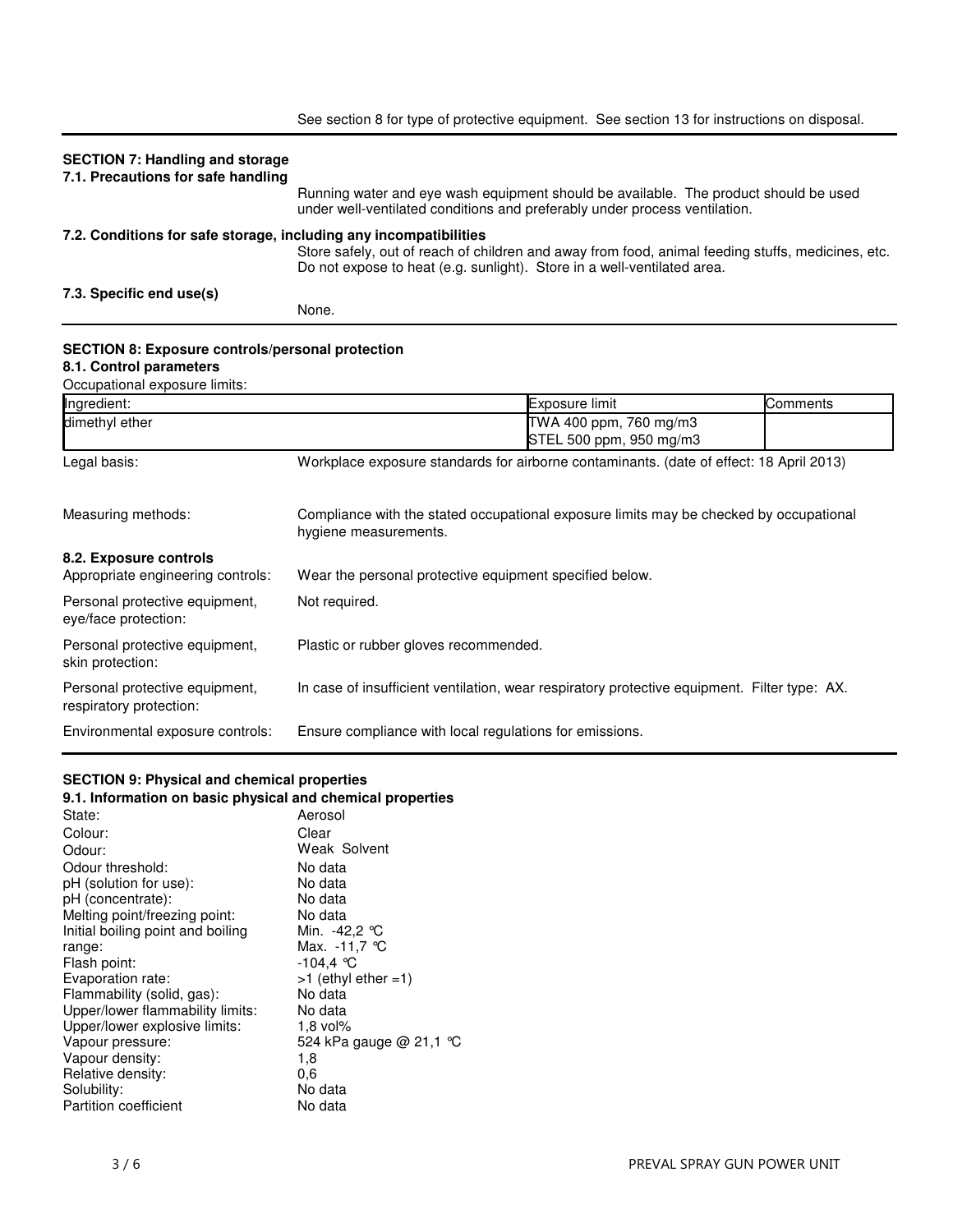| n-octanol/water:                            |                                                                                                                    |
|---------------------------------------------|--------------------------------------------------------------------------------------------------------------------|
| Auto-ignition temperature:                  | No data                                                                                                            |
| Decomposition temperature:                  | No data                                                                                                            |
| Viscosity:                                  | No data                                                                                                            |
| Explosive properties:                       | No data                                                                                                            |
| Oxidising properties:                       | No data                                                                                                            |
| 9.2. Other information                      |                                                                                                                    |
|                                             | None.                                                                                                              |
| <b>SECTION 10: Stability and reactivity</b> |                                                                                                                    |
| 10.1. Reactivity                            |                                                                                                                    |
|                                             | Reacts with the following: Strong oxidisers/ Acids/ Metals.                                                        |
| 10.2. Chemical stability                    |                                                                                                                    |
|                                             | The product is stable when used in accordance with the supplier's directions.                                      |
| 10.3. Possibility of hazardous reactions    |                                                                                                                    |
|                                             | Product vapours are heavier than air and may spread along floors. Vapours may form explosive<br>mixtures with air. |
| 10.4. Conditions to avoid                   |                                                                                                                    |
|                                             | Avoid heating and contact with ignition sources.                                                                   |
| 10.5. Incompatible materials                |                                                                                                                    |
|                                             | Strong oxidisers/ Acids/ Metals.                                                                                   |
| 10 C. Hozardous decemposition products      |                                                                                                                    |

#### **10.6. Hazardous decomposition products** Product decomposes in fire conditions or when heated to high temperatures, and inflammable and toxic gases may be released.

# **SECTION 11: Toxicological information**

**11.1. Information on toxicological effects**

| Acute toxicity - oral:                              | The product does not have to be classified. Test data are not available. Spray mist in mouth<br>may irritate mucous membranes in mouth and throat.                                                                                                                                                                          |
|-----------------------------------------------------|-----------------------------------------------------------------------------------------------------------------------------------------------------------------------------------------------------------------------------------------------------------------------------------------------------------------------------|
| Acute toxicity - dermal:                            | The product does not have to be classified. Test data are not available.                                                                                                                                                                                                                                                    |
| Acute toxicity - inhalation:                        | The product does not have to be classified. Test data are not available.                                                                                                                                                                                                                                                    |
| Skin corrosion/irritation:                          | May cause slight irritation. The product does not have to be classified. Test data are not<br>available.                                                                                                                                                                                                                    |
| Serious eye damage/eye irritation:                  | May cause eye irritation. The product does not have to be classified. Test data are not<br>available.                                                                                                                                                                                                                       |
| Respiratory sensitisation or skin<br>sensitisation: | The product does not have to be classified. Test data are not available.                                                                                                                                                                                                                                                    |
| Germ cell mutagenicity:                             | The product does not have to be classified. Test data are not available.                                                                                                                                                                                                                                                    |
| Carcinogenic properties:                            | The product does not have to be classified. Test data are not available.                                                                                                                                                                                                                                                    |
| Reproductive toxicity:                              | The product does not have to be classified. Test data are not available.                                                                                                                                                                                                                                                    |
| Single STOT exposure:                               | Inhalation of vapours/spray mist may cause irritation to the upper airways. The product<br>releases organic solvent vapours which may cause lethargy and dizziness. At high<br>concentrations, the vapours may cause headache and intoxication. The product does not have<br>to be classified. Test data are not available. |
| Repeated STOT exposure:                             | The product does not have to be classified. Test data are not available.                                                                                                                                                                                                                                                    |
| Aspiration hazard:                                  | The product does not have to be classified. Test data are not available.                                                                                                                                                                                                                                                    |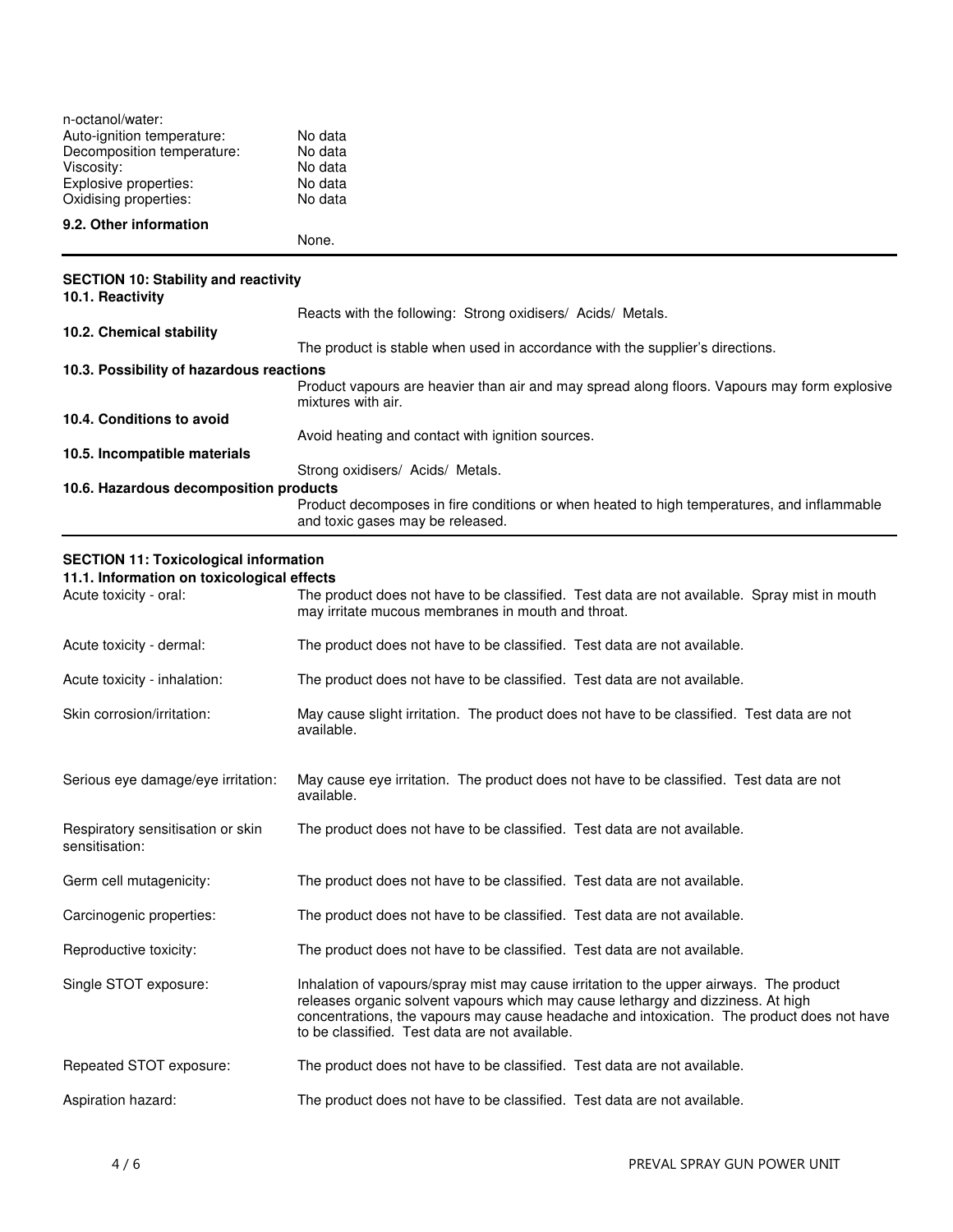| <b>SECTION 12: Ecological information</b><br>12.1. Toxicity                 |                                                                                                                                                                                               |  |
|-----------------------------------------------------------------------------|-----------------------------------------------------------------------------------------------------------------------------------------------------------------------------------------------|--|
|                                                                             | The product does not have to be classified. Test data are not available.                                                                                                                      |  |
| 12.2. Persistence and degradability                                         | Potentially degradable.                                                                                                                                                                       |  |
| 12.3. Bioaccumulative potential                                             | No bioaccumulation expected.                                                                                                                                                                  |  |
| 12.4. Mobility in soil                                                      | Test data are not available.                                                                                                                                                                  |  |
| 12.5. Results of PBT and vPvB assessment                                    | The product does not contain any PBT or vPvB substances.                                                                                                                                      |  |
| 12.6. Other adverse effects                                                 | None known.                                                                                                                                                                                   |  |
| <b>SECTION 13: Disposal considerations</b><br>13.1. Waste treatment methods |                                                                                                                                                                                               |  |
|                                                                             | Avoid unnecessary release to the environment.                                                                                                                                                 |  |
|                                                                             | Do not dispose of aerosol sprays in refuse collection, even when empty. The sprays must be<br>sent to the municipal chemical waste collection facility with the specifications set out below. |  |
| <b>SECTION 14: Transport information</b><br><b>ADR/RID</b>                  |                                                                                                                                                                                               |  |
| <b>Dangerous Goods</b>                                                      | Classified as a Dangerous Good according to NZS5433:1999<br>Transport of Dangerous Goods on Land.                                                                                             |  |
| 14.1. UN number                                                             | 1950                                                                                                                                                                                          |  |
| 14.2. UN proper shipping name                                               | <b>AEROSOLS</b>                                                                                                                                                                               |  |
| 14.3. Transport hazard class(es)                                            | 2.1                                                                                                                                                                                           |  |
| 14.4. Packing group                                                         |                                                                                                                                                                                               |  |
| Hazard identification number                                                |                                                                                                                                                                                               |  |
| Tunnel restriction code:                                                    | D                                                                                                                                                                                             |  |
| 14.5. Environmental hazards                                                 | The product should not be labelled as an environmental hazard (symbol: fish and tree).                                                                                                        |  |
| <b>ADN</b>                                                                  |                                                                                                                                                                                               |  |
| 14.1. UN number                                                             | 1950                                                                                                                                                                                          |  |
| 14.2. UN proper shipping name                                               | <b>AEROSOLS</b>                                                                                                                                                                               |  |
| 14.3. Transport hazard class(es)                                            | 2.1                                                                                                                                                                                           |  |
| 14.4. Packing group                                                         |                                                                                                                                                                                               |  |
| 14.5. Environmental hazards                                                 | The product should not be labelled as an environmental hazard (symbol: fish and tree).                                                                                                        |  |
| Transport in tank vessels:                                                  |                                                                                                                                                                                               |  |
| <b>IMDG</b><br>14.1. UN number                                              | 1950                                                                                                                                                                                          |  |
| 14.2. UN proper shipping name                                               | <b>AEROSOLS</b>                                                                                                                                                                               |  |
| 14.3. Transport hazard class(es)                                            |                                                                                                                                                                                               |  |